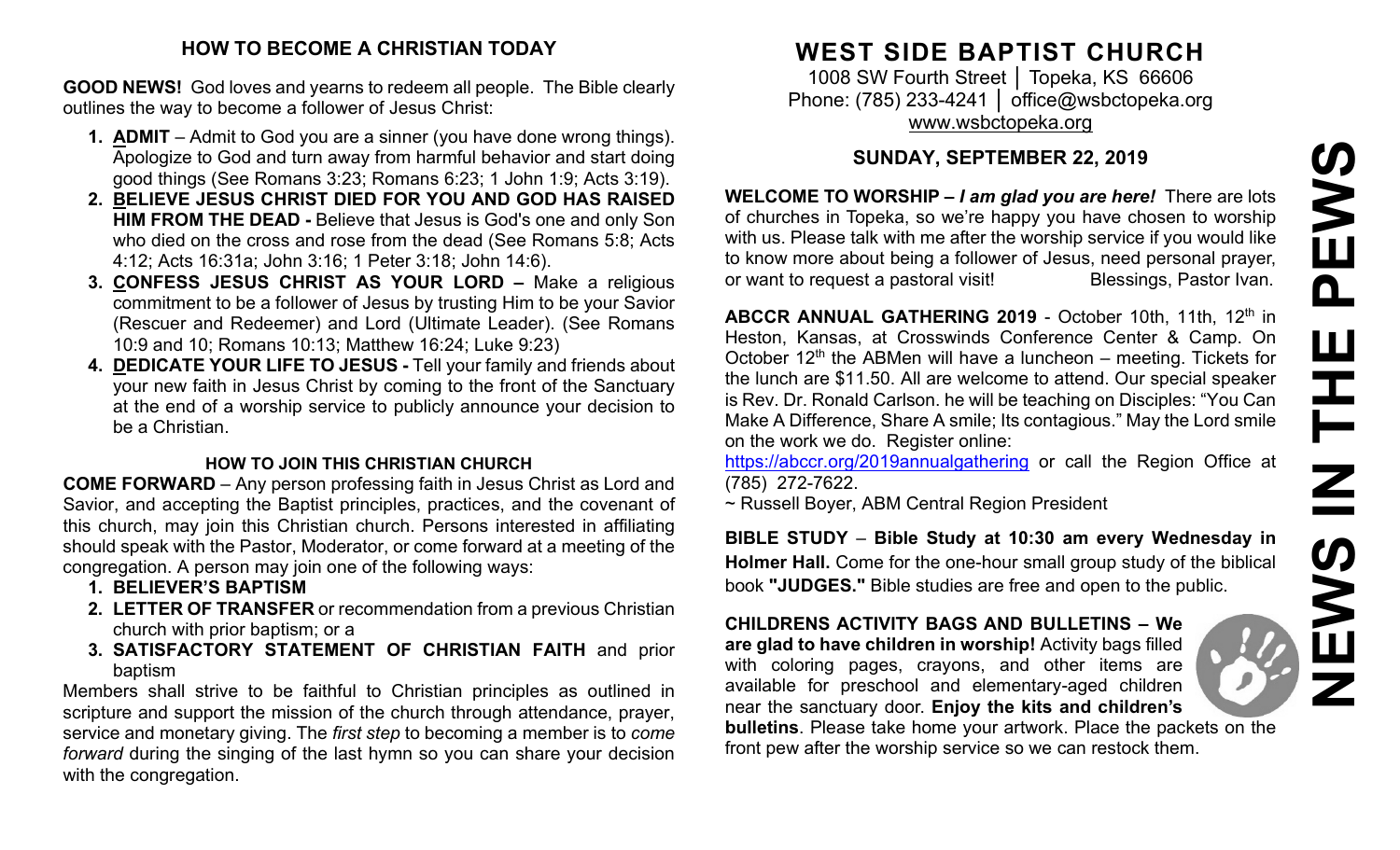

**COMMUNION MINISTERS –** Please sign-up on the bulletin board to deliver the Lord's Supper (Holy Communion) to our Nursing Home and Homebound members on the first Sunday of a month. Lay Ministers will be

working in pairs of two or teams. Pastor Ivan will provide training for all communion ministers. We currently have eighteen Nursing Home and Homebound members to visit each month.

**CHOIR SEASON HAS BEGAN -** All who enjoy singing and have some available time to spend learning music on *SUNDAYS at 4:00 pm*, are invited to join the Choir. Contact our Choir Director, Matt Smith at (785) 230-6442, if you have any questions or songs you would like to sing.

## **EVANGELISM TRAINING – Saturday, September 28 at 11:00 AM.**



**WWW KIDS BIBLE CLUB –** West Side has begun another year of adventure at **W**onderful **W**est Side **W**ednesdays (WWW) Bible Club! Supper will be served at **5:30 pm**. Come on in and register between 4:30 -5:30 pm. Forms for registration will be available at the door or you may request those ahead of time by calling the church office. Bible Study classes available for Kdg through adult. Van rides to and from

the church are available. Please call the church office (785 233-4241) to arrange a ride or for more information. We want to see you there!!

#### **FOOD PANTRY - The Free Fruit & Vegetable Food Pantry is now open every Wednesday from 3:30 to 5:30**

**pm.** Call the Church Office at (785) 233-4241 for more information. **AUGUST REPORT:** 944 individuals (492 adults, 360 children, plus 92 senior citizens) in 262 families were able to receive for free 4,328 pounds of fresh bread, eggs, fruit, vegetables, and other items from the Fruit &



Vegetable Food Pantry on Wednesday nights at West Side Baptist Church, 1008 SW. 4th St., Topeka. The free Fruit and Vegetable Food Pantry will be open all Wednesdays in September.

**We are in need of empty egg cartons. Please bring them to the office.**

# **NEWS FROM CHRISTIAN EDUCATION…**

We have had a great summer of fellowship while viewing and discussing four different movies during Sunday School. We want to thank everyone who participated. A special thanks to all who brought treats to share and to Ernie for setting up chairs and tables and making coffee early every Sunday.



## **Regular Sunday School has begun @ 9:15 am.**

- K-3, taught by Colleen Smith meets downstairs by the Nursery.
- Grades 4-8 taught by Fran Seymour-Hunter and Pat Carpenter meet upstairs in the NW corner classroom.
- Grades 9 -12 taught by Pastor Ivan meets downstairs in the Youth Room.

# **For Adults there are three choices:**

- "Reading the Bible as Literature" (a video series) taught by Doug Mauck in Holmer Hall;
- "The Explicit Gospel" (video) taught by Jack Janway upstairs in the NE classroom;
- Max Lucado's Outlive Your Life taught by Rexanne Greuter (for women) upstairs in the SE classroom.

We hope you will choose to join us for Sunday School this fall.

# **WORSHIP LEADERS:**

**Acolytes (September) –** Aaron Poe, Pat Carpenter

**Communion Servers (September) –** Jim Lagerberg, Pat Carpenter,

Don Johnson, Amy Cripe

#### **Evangelism Counselor -**

- **Scripture Readers –** Jan Mauck
- **Technology –** Harry Carpenter, Tom Mansfield, Brice Smith, and Bruno **Sprenks**
- **Ushers (September)** Chuck Cozad, Doug Mauck, Dick May, Steve May, Aaron Poe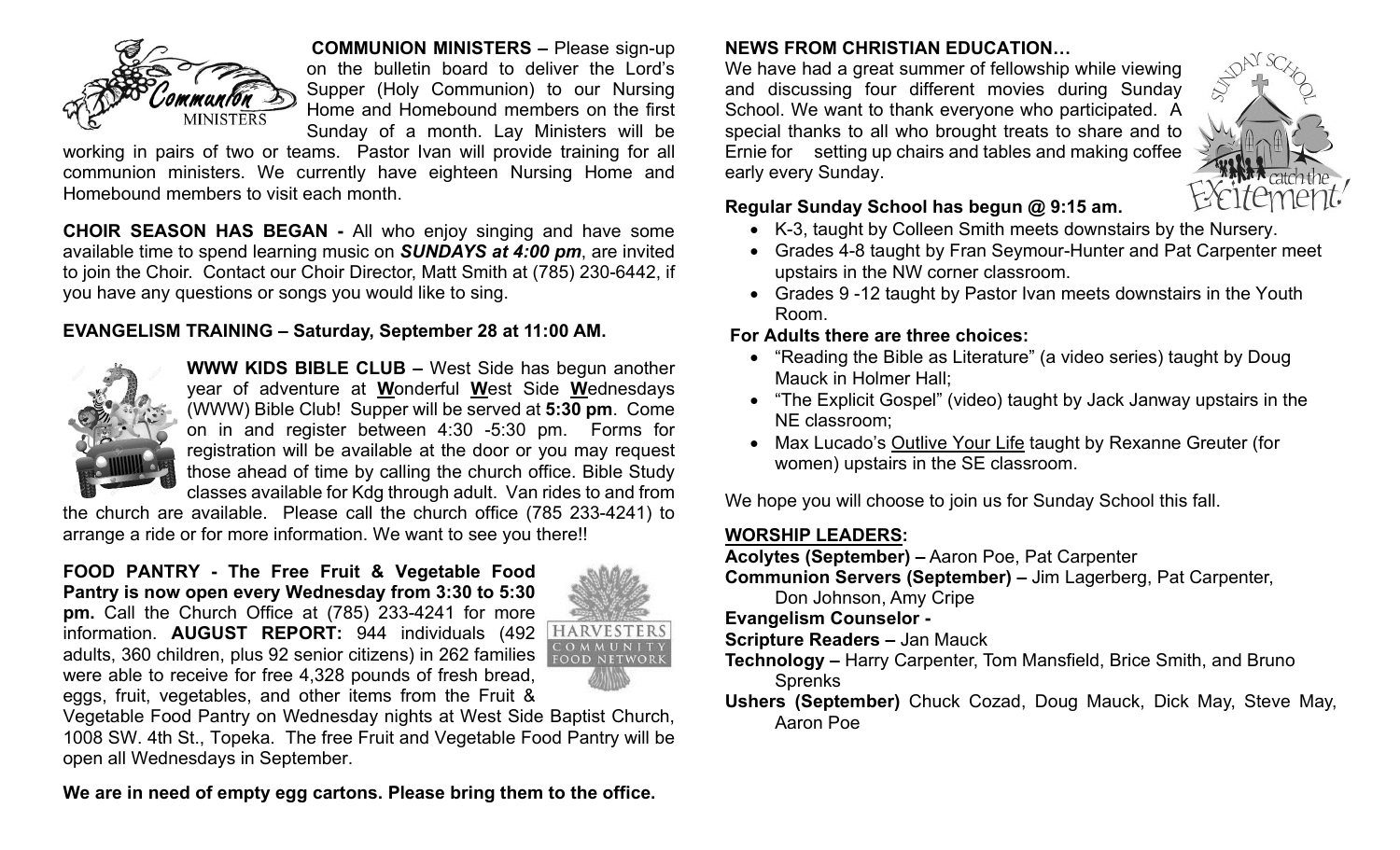

Over the years several people have joined our congregation during the month of September. You can

**The recognize them in worship services by their golden** ribbon. On the first Sunday of each month, those celebrating an anniversary are recognized in the worship service, and we use a brief litany to dedicate them to God once more. Those celebrating an anniversary membership renewal in September:

| • John Summers          | <b>Baptism</b> | September 12, 1954 | 65 Yrs |
|-------------------------|----------------|--------------------|--------|
| $\bullet$ Betty Hoy     | Baptism        | September 22, 1963 | 56 Yrs |
| • Neil Johnson          | Letter         | September 30, 1966 | 53 Yrs |
| • Dawn Cook             | Letter         | September 27, 1970 | 49 Yrs |
| • Joye Kratochvil       | Letter         | September 06, 1970 | 49 Yrs |
| • Connie Ellis          | Letter         | September 15, 1971 | 48 Yrs |
| ◆ Steve Varney          | Letter         | September 19, 1971 | 48 Yrs |
| • William Varney        | Letter         | September 19, 1971 | 48 Yrs |
| • Linda Manley          | <b>Baptism</b> | September 12, 1972 | 47 Yrs |
| ◆ Greg Pukach           | <b>Baptism</b> | September 13, 1981 | 39 Yrs |
| ◆ George Wheeler        | Letter         | September 14, 1980 | 39 Yrs |
| ◆ Eric Rosa             | <b>Baptism</b> | September 18, 1983 | 36 Yrs |
| • Michelle Varney       | <b>Baptism</b> | September 09, 1984 | 35 Yrs |
| • Timothy Pasley        | Letter         | September 14, 1988 | 31 Yrs |
| • Shirley Green         | Letter         | September 14, 1994 | 25 Yrs |
| $\bullet$ Penny Monthey | Letter         | September 14, 1994 | 25 Yrs |
| • Allison Kimble        | <b>Baptism</b> | September 27, 1998 | 21 Yrs |
| • Conrad Metcalfe       | <b>Baptism</b> | September 27, 1998 | 21 Yrs |
| ◆ Zachary Smith         | <b>Baptism</b> | September 27, 1998 | 21 Yrs |
| • Kevin Young           | <b>Baptism</b> | September 27, 1998 | 21 Yrs |
| • Matthew Smith         | <b>Baptism</b> | September 24, 2006 | 13 Yrs |

Please offer them your congratulations and rejoice with them in the celebration of another year of giving and service to God through West Side Baptist Church. If you have information for a missing member, please contact the Blessings, Pastor Ivan

**The Pastor is home sick with pneumonia and a colon infection. He will be out of the office until he is feeling better. If you need anything you may call the office or Clarence 640-3326.**

## **WEEKLY CALENDAR**

#### **SUNDAY, SEPTEMBER 22**

| $9:15$ am         | <b>Sunday School</b>  |
|-------------------|-----------------------|
| $10:30$ am        | Worship Service (S)   |
| $4:00 \text{ pm}$ | <b>Choir Practice</b> |

#### **MONDAY, SEPTEMBER 23**

| $9:00 - 11:00$ am | <b>Baby Closet Ministry</b> |
|-------------------|-----------------------------|
| $6:00 \text{ pm}$ | <b>DAR</b>                  |

#### **TUESDAY, SEPTEMBER 24**

| $6:00 \text{ pm}$ | <b>Outreach Meeting (HH)</b> |
|-------------------|------------------------------|
| $6:00 \text{ pm}$ | Men's Chorus (FH)            |

### **WEDNESDAY, SEPTEMBER 25**

| $10:30$ am       | Bible Study – Book of Judges (HH)  |
|------------------|------------------------------------|
| $3:30 - 5:30$ pm | Fruit & Vegetable Food Pantry (FH) |
| $5:00 - 7:00$ pm | <b>Baby Closet Ministry</b>        |
| $5:30 - 7:00$ pm | Supper and WWW                     |

### **THURSDAY, SEPTEMBER 26**

| $1:00 - 3:00$ pm  | <b>Baby Closet</b> |
|-------------------|--------------------|
| $6:30 \text{ pm}$ | <b>NIA Meeting</b> |

**FRIDAY, SEPTEMBER 27 PASTOR'S DAY OFF**

#### **SATURDAY, SEPTEMBER 28**

| <b>Worship Team Practice</b><br>$1:00 \text{ pm}$ |
|---------------------------------------------------|
|---------------------------------------------------|

#### **SUNDAY, SEPTEMBER 29**

| $9:15$ am         | <b>Sunday School</b>                       |
|-------------------|--------------------------------------------|
| $10:30$ am        | Worship Service (S)                        |
| $1:30$ pm         | Wedding Shower (Matt Smith & Ashley Lewis) |
| $4:00 \text{ pm}$ | <b>Choir Practice</b>                      |